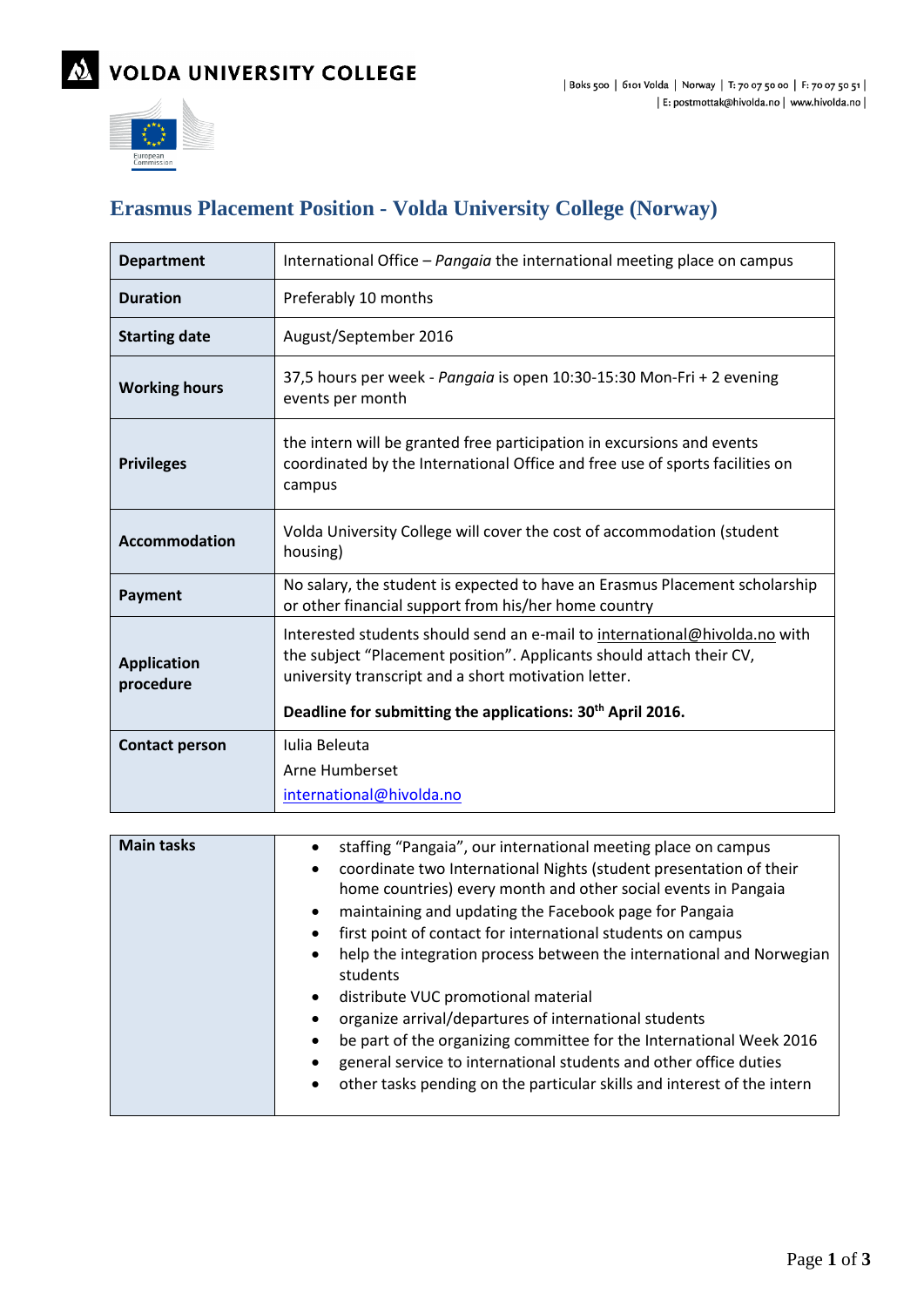| <b>Requirements</b> | driver's license B category<br>$\bullet$<br>good command of English both written and oral (minimum B2 level in<br>the CEFR scale)<br>other language skills and/or an interest in Norwegian language will be<br>$\bullet$<br>an advantage<br>minimum 2 years of university studies<br>good communication skills and personal qualities which enables one<br>to work in an international setting<br>very good intercultural skills: dealing with students from all over the<br>world, with different cultural, linguistic and professional background<br>experience in organizing free time activities and social events |
|---------------------|------------------------------------------------------------------------------------------------------------------------------------------------------------------------------------------------------------------------------------------------------------------------------------------------------------------------------------------------------------------------------------------------------------------------------------------------------------------------------------------------------------------------------------------------------------------------------------------------------------------------|
|                     | international exchange experiences will be an advantage                                                                                                                                                                                                                                                                                                                                                                                                                                                                                                                                                                |
| Professional skills | Microsoft Office: very good<br>Adobe Photoshop, InDesign (similar software): very good                                                                                                                                                                                                                                                                                                                                                                                                                                                                                                                                 |